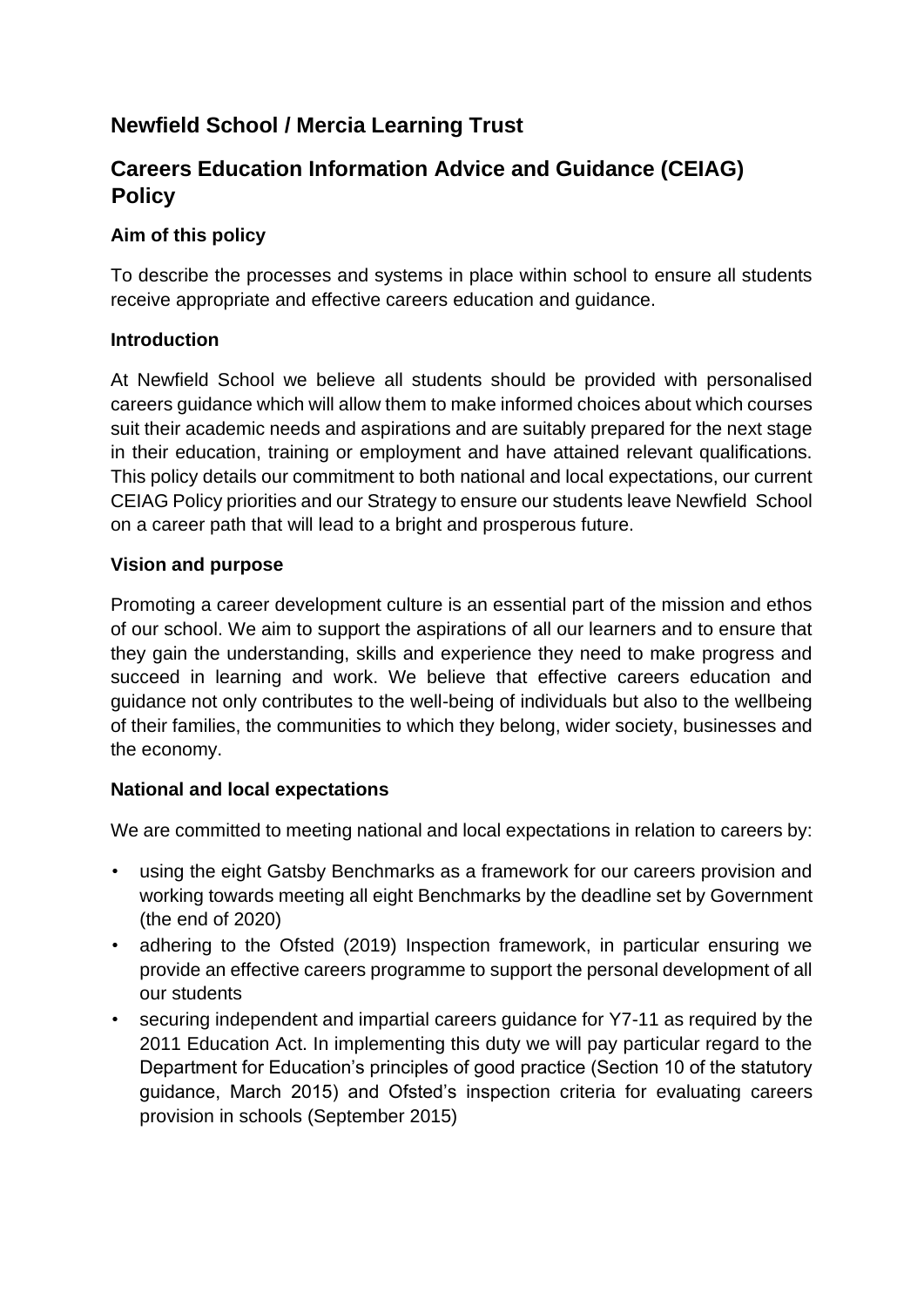- fulfilling our duties under the Equality Act 2010 to promote equality of opportunity, foster good relations across all people, eliminate harassment and discriminatory practices and support children with protected characteristics
- working alongside our allocated Enterprise Adviser (through the Enterprise Adviser Network)

#### **Current priorities**

Our Careers Strategy is informed by these current priorities:

- supporting individual aspirations, improving attainment and ensuring positive destinations
- ensuring readiness for the next phase of education, training or employment so that pupils are equipped to make the transition successfully
- maximising opportunities for our student to engage with employers and HE providers throughout their time at school to support successful transitions
- meeting the needs of specific groups including looked after children, young carers, children from economically-deprived backgrounds and children with special educational needs and disabilities
- developing learners' career management skills, especially those associated with career adaptability, resilience, enterprise and employability
- improving young people's working lives by helping them to identify the values that are important to them such as contributing to the wellbeing of others through their paid and voluntary work and working in greener ways
- developing the use of digital technologies to meet young people's career development needs in conjunction with face-to-face support
- working with parents/carers, alumni and education, community and business partners to meet students' career development needs
- having an inclusive culture and high expectations of progress for all

### **Strategy**

To achieve the objectives of this policy, we will:

- ensure that the governing body is actively involved in shaping careers policy and strategy through its committee structure
- have a named senior member of staff to oversee all aspects of our CEIAG
- have a named Careers Leader to advise the senior leadership team and governors on curriculum, staffing and resource requirements; to lead the development, implementation and evaluation of the school's careers provision with the support of other key post holders (e.g. SENCO, Head of Sixth Form); manage the daytoday running of our CEIAG
- develop and maintain a costed annual careers plan for achieving current priorities including delivering the planned programme, meeting staffing and CPD costs, and monitoring, reviewing and evaluating the strategy